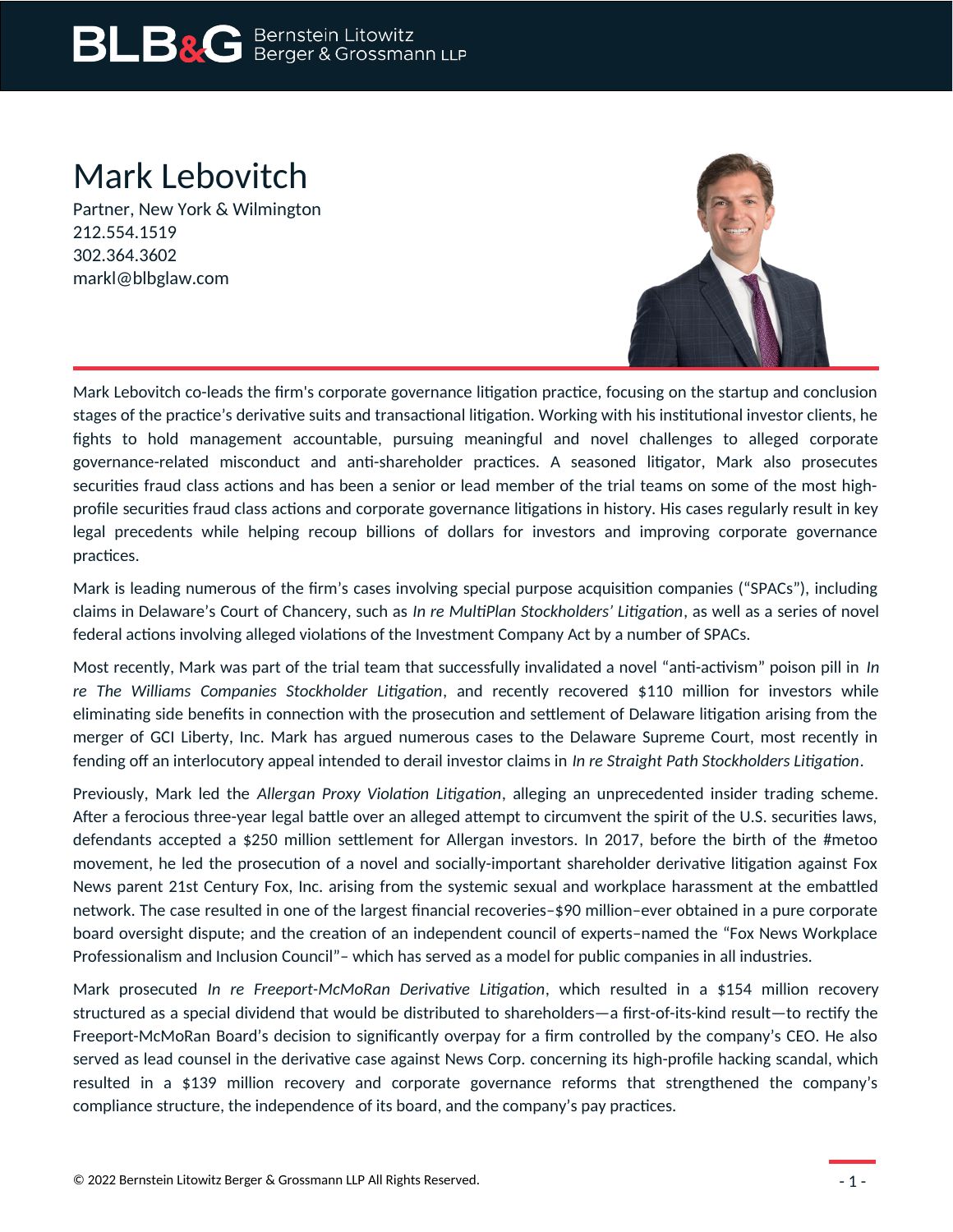

For these and other several other recent prosecutions, the *New York Law Journal* bestowed Mark with its most prestigious honor, naming him the 2019 "Attorney of the Year" at the New York Legal Awards. Among other industry leading recognitions, he has been named a "Leading Lawyer" by *Lawdragon*. He is also recognized as a top litigator by *Chambers USA* for what quoted sources describe as his "very smart" approach, along with his "particular strength in corporate governance litigation, focusing on shareholder derivative suits" and for being "absolutely fearless" and providing "great advocacy for his clients."

*\* Not admitted to practice in Delaware.*

### **Education**

- New York University School of Law, 1999, J.D., *cum laude*
- Binghamton University State University of New York, 1996, B.A., *cum laude*

## **Admissions**

- New York
- United States District Court for the Southern District of New York
- United States District Court for the Eastern District of New York
- United States District Court for the District of Colorado
- United States Court of Appeals for the Second Circuit
- United States Court of Appeals for the Ninth Circuit

### **News**

- March 9, 2022 *Delaware Law Weekly Article* Highlights BLB&G Partner Mark Lebovitch's Panel at CII's 2022 Spring Conference
- February 3, 2022 BLB&G Partner Mark Lebovitch Quoted in *IFLR* Article Covering How Recent Rulings the Inevitable Conflict of Interest Between Shareholders and Sponsors
- January 5, 2022 *Reuters* Highlights BLB&G's SPAC Case, *In re Multiplan Corp Stockholders Litigation*, as "Opening the Door to Liability for SPAC Sponsors"
- November 7, 2021 Delaware Justices Affirm BLB&G's Post-Trial Win in *Williams*, Establishing Critical Delaware Legal Precedent on Poison Pills
- October 29, 2021 *Delaware Law Weekly* Article Highlights BLB&G Partner Mark Lebovitch's Panel on SPACs at the Fordham University School of Law Symposium
- March 16, 2021 Mark Lebovitch and Gregory V. Varallo Quoted in *Law360* article, "Delaware's Appeal For Firms Outshines Virus Uncertainty"
- January 13, 2021 Press Coverage: *Williams Companies Stockholder Litigation* Trial Challenging Novel Anti-Shareholder Corporate Governance Provision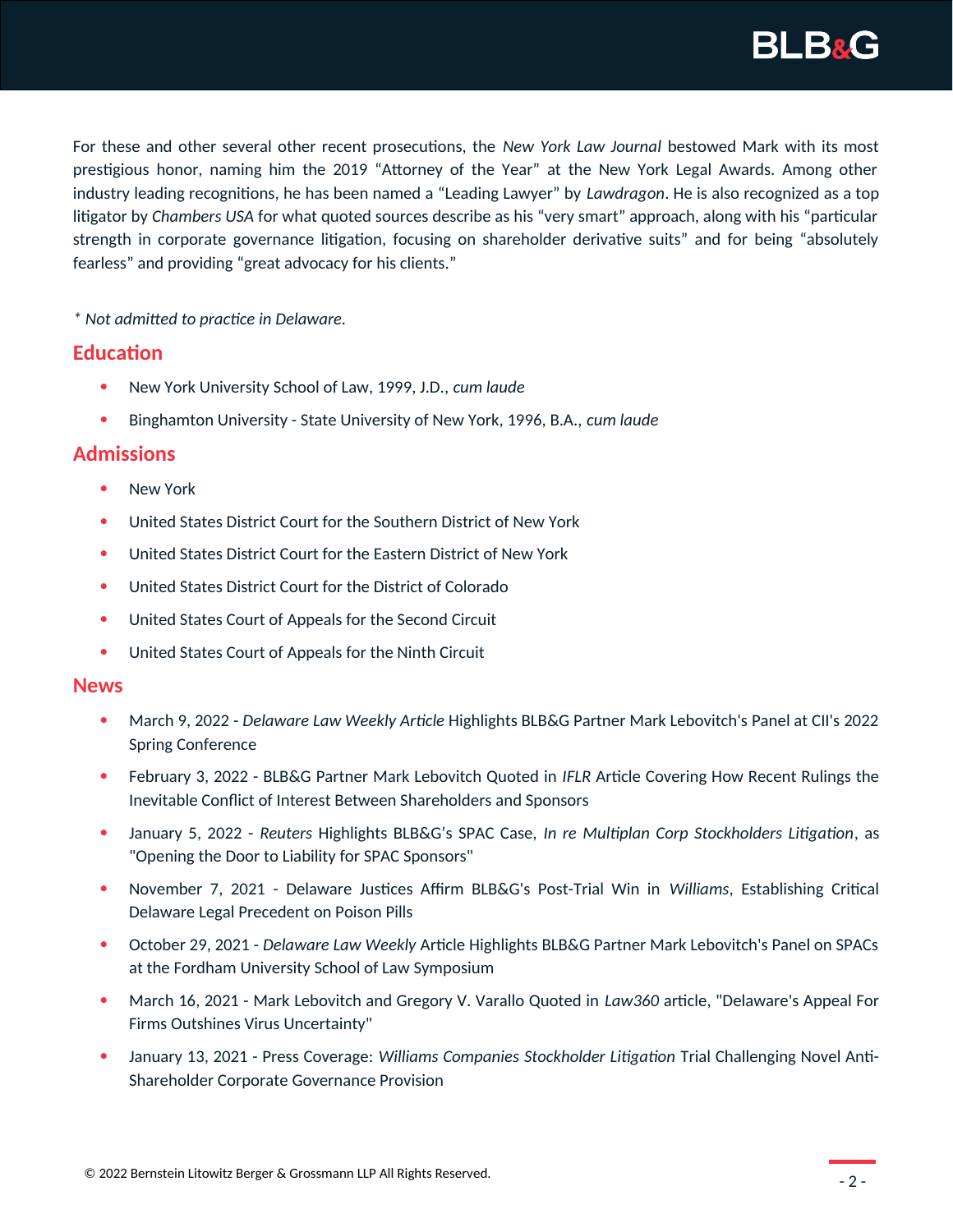

- October 19, 2020 Trends in Corporate Governance Litigation: A *Lawdragon* Discussion with BLB&G
- March 28, 2020 Protecting Investors in a Time of Crisis: A Message from BLB&G on Access to Justice and COVID-19
- August 2019 BLB&G Partner Mark Lebovitch Quoted in *Fortune* magazine on Business Roundtable's Repudiation of Shareholder Primacy
- September 2019 *Lawdragon* Profiles Groundbreaking Workplace Protections Achieved by BLB&G in its Fox Derivative Litigation
- June 29, 2018 *Forbes* Highlights Pivotal Role of Private Shareholder Litigation in Checking Corporate Misconduct
- October 8, 2015 Lawdragon Profiles Mark Lebovitch in "Lawyer Limelight" Q&A
- April 10, 2015 Mark Lebovitch Weighs in on Fee-Shifting Bylaw Debate with *The D&O Diary*
- September 3, 2013 Mark Lebovitch Discusses Liberty Media/Sirius XM Shareholder Lawsuit on Market Playground Radio
- May 2013 Corporate Secretary Magazine Features Mark Lebovitch Commentary on Disclosure-Only Shareholder Lawsuits
- February 22, 2013 BLB&G and NYSCRF Prosecution of *Qualcomm* Litigation Improves Transparency of Corporate Political Spending
- October 10, 2012 *The New York Times* Profiles Max Berger and BLB&G "Investors' Billion-Dollar Fraud Fighter"
- May 14, 2012 Pensions & Investments Publishes Commentary of El Paso/Kinder Morgan Deal by Mark Lebovitch and Jeremy Friedman
- May 2012 The Deal Features Mark Lebovitch As Top M&A Plaintiffs' Attorney

#### **Publications**

- November 25, 2020 "Acting-in-Concert Poison Pills: This Pill Comes With a Silencer" by Mark Lebovitch, Gregory V. Varallo, and Thomas James published by *The New York Law Journal*
- June 2020 Two Views Reopening Risk: What are the legal liabilities? by Mark Lebovitch published by *Directors & Boards*
- April 10, 2020 "Protecting Investors in a Time of Crisis: Access to Justice and COVID-19" by Mark Lebovitch, Jeroen van Kwawegen, and Greg Varallo published by *Lawdragon*
- April 10, 2020 "Protecting Investors in a Time of Crisis: A Response to Those Who Would Utilize COVID-19 to Eviscerate Investor Protection" by Mark Lebovitch, Jeroen van Kwawegen, and Greg Varallo published by *Harvard Law School Forum on Corporate Governance*
- February 6, 2019 "In Corporations We Trust: Ongoing Deregulation and Government Protections" by Mark Lebovitch (published by the Harvard Law School Forum on Corporate Governance and Financial Regulation)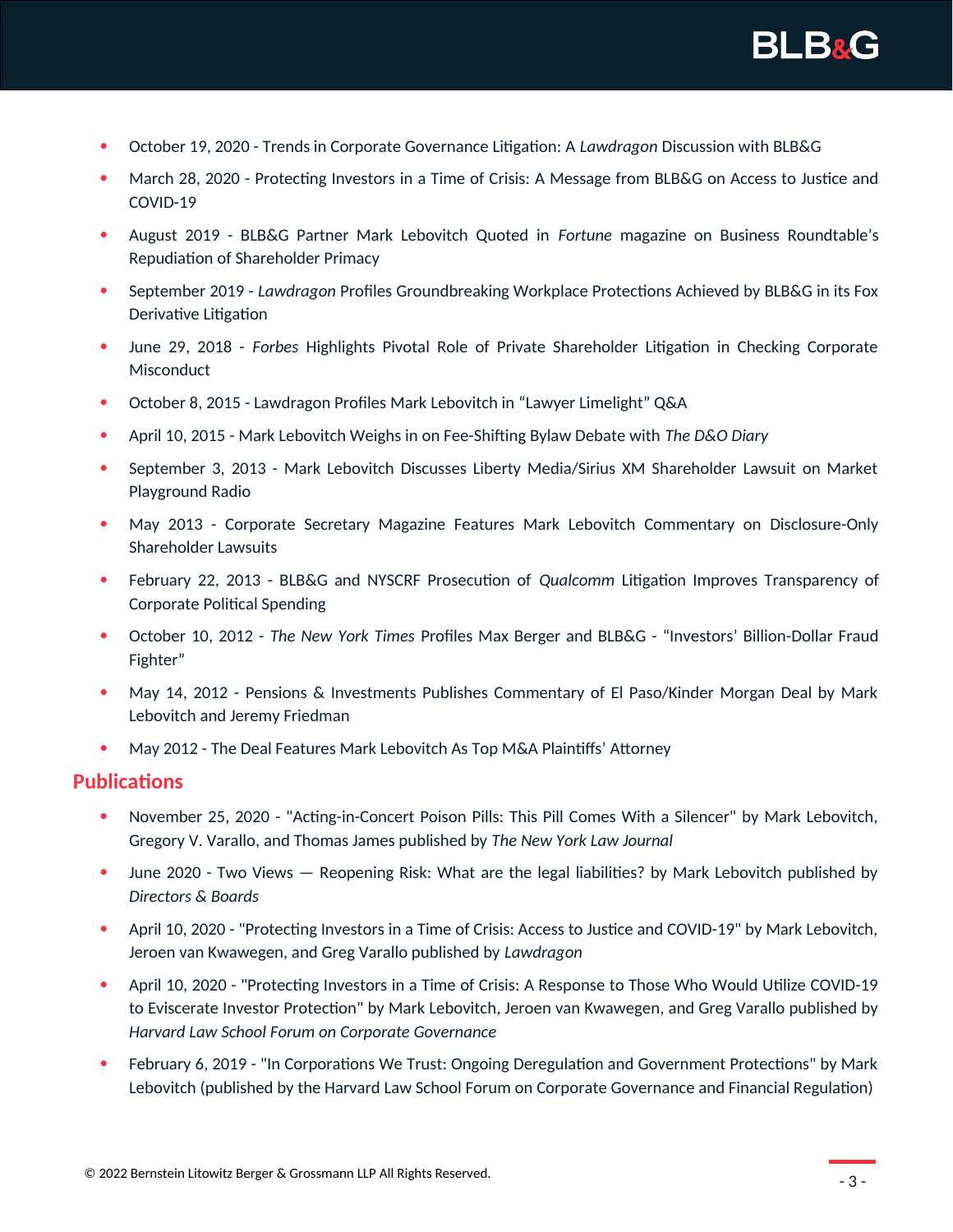

- May 2018 "When One Share Does Not Mean One Vote: The Fight Against Dual-Class Capital Structures" by Mark Lebovitch and Jonathan Uslaner (as published by SACRS Magazine)
- March 9, 2018 "The Shifting Meaning of 'Fair Value,' From Corwin to Dell: Recent Rulings and Reversals in Delaware's Courts May Spell Trouble for Investors" by Mark Lebovitch, Christopher J. Orrico, and Alla Zayenchik Published in *The Advocate for Institutional Investors*
- July 18, 2017 "CalPERS v. IAC: Clear Win for Investors Protecting Shareholder Voting Rights" (published by the Harvard Law School Forum on Corporate Governance and Financial Regulation)
- April 1, 2015 "Why Expanding Director Power Over Corporate Bylaws Could Undermine Core Stockholder Rights: Comments on Three Scary Predictions of the Future" by Mark Lebovitch
- March 16, 2015 "Of Babies and Bathwater: Deterring Frivolous Stockholder Suits Without Closing the Courthouse Doors to Legitimate Claims" by Mark Lebovitch and Jeroen van Kwawegen
- April 1, 2013 "Challenge & Opportunity for the SEC: A Conversation with Former SEC Chair Harvey Pitt" by Mark Lebovitch
- June 12, 2012 "Coaches Should Stick to the Sidelines: Why the Federal Rules Should Track Delaware Rules Regarding Conferences Between Deponents and Counsel" by Mark Lebovitch
- June 2, 2012 "Goldman Sachs and the Art of the Deal Heads: We Win! Tails: You Lose!" by Mark Lebovitch
- February 2011 "Improving Multi-Jurisdictional, Merger-Related Litigation" by Mark Lebovitch and Gerald Silk
- October 2009 "The Wrong Prescription? Revisiting the Justification for Poison Pills" by Mark Lebovitch
- Spring 2008 "'Novel Issues' or a Return to Core Principles? Analyzing the Common Link Between the Delaware Chancery Court's Recent Rulings in Option Backdating and Transactional Cases" by Mark Lebovitch (Published by *NYU Journal of Law & Busi*
- *Spring 2008 NYU Journal of Law & Business Publishes Article by Mark Lebovitch and Laura Gundersheim on Recent Delaware Court Rulings*

### **Awards**

- June 9, 2022 The Legal 500 Again Ranks BLB&G a National Tier 1 Firm for Securities Litigation and M&A Litigation
- June 1, 2022 *Chambers* Again Ranks BLB&G Top Securities Litigation Firm
- February 18, 2022 *Lawdragon* Names Nine BLB&G Partners to 2022 Edition of "500 Leading Lawyers in America"
- February 8, 2022 *Benchmark Litigation* Shortlists Mark Lebovitch for Plaintiff Litigator of the Year Award
- October 5, 2021 *Benchmark Litigation* Again Names BLB&G One of the Top Firms in the Nation in 2022 Guide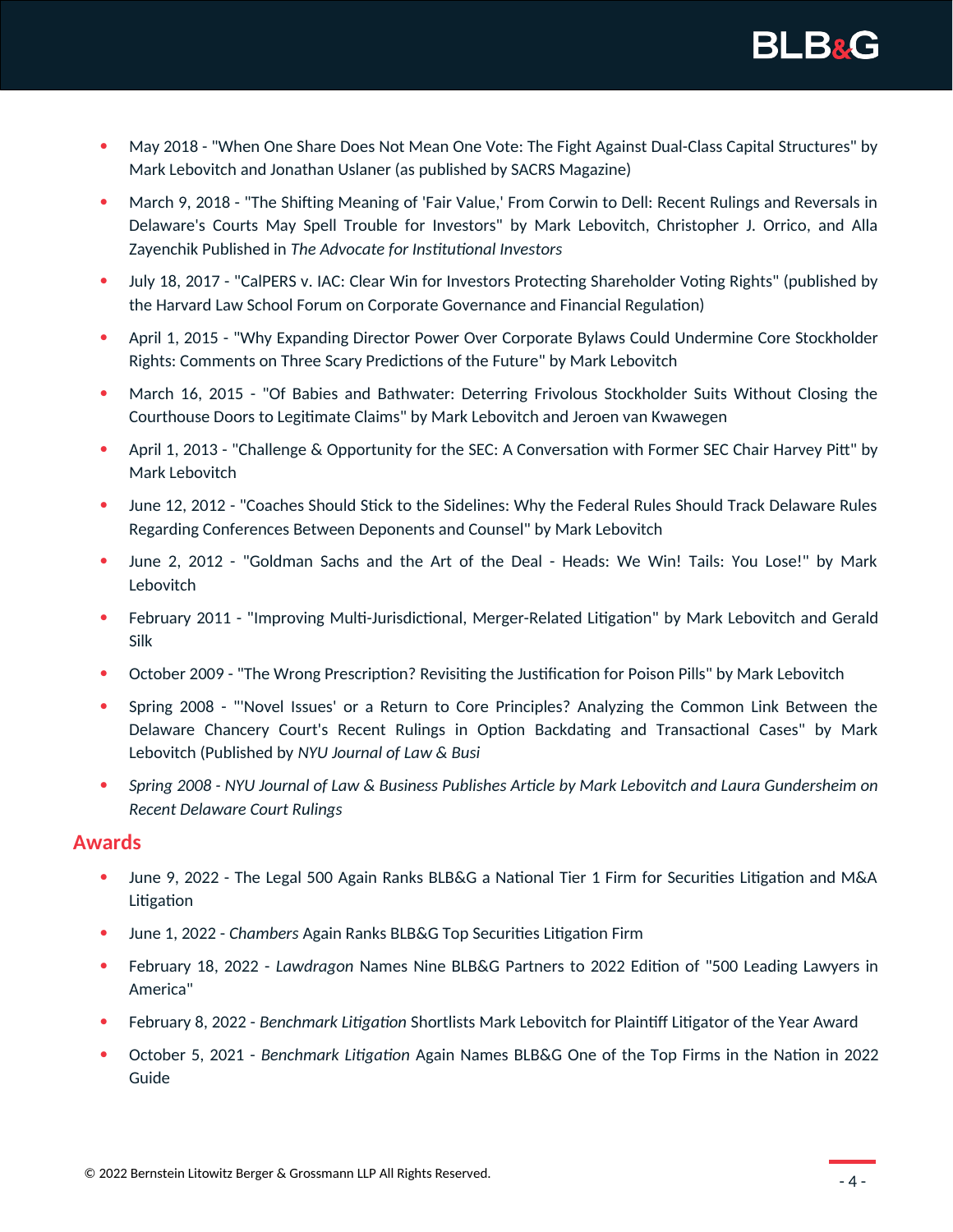

- September 1, 2021 BLB&G Partners Named to The 28th Edition of the Best Lawyers in America®
- August 18, 2021 *Lawdragon* Names BLB&G Partners to The 2021 Edition of the "500 Leading Plaintiff Financial Lawyers" List
- June 9, 2021 *The Legal 500* Again Ranks BLB&G a National Tier 1 Firm for Securities Litigation and M&A Litigation
- May 20, 2021 *Chambers* Again Ranks BLB&G Top Securities Litigation Firm
- February 1, 2021 *Lawdragon* Names BLB&G Attorneys to 2021 500 Leading Lawyers in America List
- October 7, 2020 *Benchmark Litigation* Again Names BLB&G One of the Top Firms in the Nation in 2021 Guide
- September 20, 2020 20 BLB&G Attorneys Named by *Super Lawyers* to its 2020 New York Metro Edition
- September 2020 Two BLB&G Partners Named to the *Lawdragon* 500 "Legends of 2020" List
- August 2020 *Lawdragon* Names BLB&G Partners to The 2020 Edition of the "500 Leading Plaintiff Financial Lawyers" List
- August 2020 BLB&G Partners Named to The 27th Edition of the *Best Lawyers in America®*
- June 2020 *Legal 500* Again Ranks BLB&G a National Tier 1 Firm for Securities Litigation and M&A Litigation
- April 23, 2020 *Chambers* Again Ranks BLB&G Top Securities Litigation Firm With Band 1 Rankings In All **Categories**
- March 12, 2020 *Lawdragon* Names BLB&G Attorneys to "500 Leading Lawyers in America List" and Inducts Founding Partner Max Berger into its "Hall of Fame"
- January 2020 BLB&G Named A Top Securities Practice by *Law360*
- October 23, 2019 The *New York Law Journal* Names Mark Lebovitch Its 2019 "Attorney of the Year"

#### **Events**

- May 23, 2022 BLB&G Partner Mark Lebovitch Serves as Panelist at NYCBA Program, *Insurers' and Insureds' Perspectives on Current Issues in D&O Liability 2022*
- April 27, 2022 BLB&G Partner Mark Lebovitch to Speak at NYU Law's Institute for Corporate Governance & Finance Roundtable, "Poison Pills after *Williams Cos."*
- April 12, 2022 BLB&G Partner Mark Lebovitch Serves as Panelist at *New York Law Journal's* Webcast, "Trends & Strategies For SPAC Litigation: Navigating the Evolving Legal Landscape of Special Purpose Acquisition Companies"
- April 5, 2022 BLB&G Partner Mark Lebovitch Serves as Guest Lecture at Columbia Law School Discussing SPACs
- February 17, 2022 Partner Mark Lebovitch Serves as Panelist at the Council of Institutional Investors' 2022 Spring Conference